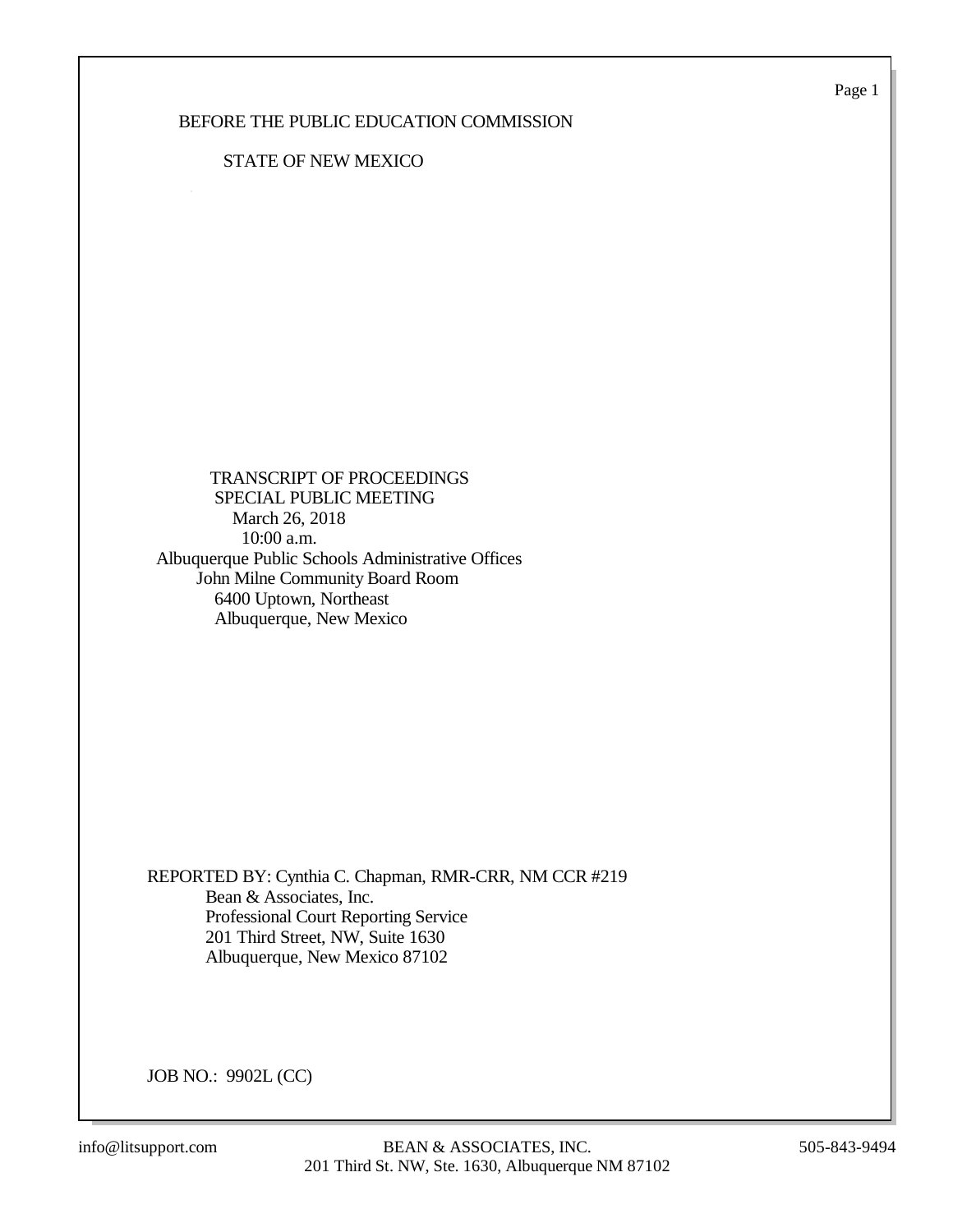# 2 (Pages 2 to 5)

|                  | Page 2                                                        |                  | Page 4                                                                 |
|------------------|---------------------------------------------------------------|------------------|------------------------------------------------------------------------|
| 1                | <b>APPEARANCES</b>                                            | 1                | THE CHAIR: I'm going to call to order                                  |
| $\overline{c}$   | <b>COMMISSIONERS:</b>                                         | $\boldsymbol{2}$ | this Special Session of the Public Education                           |
| 3                | MS. PATRICIA GIPSON, Chair<br>MR. GILBERT PERALTA, Vice Chair | 3                | Commission. It is Monday, March 26, and it is                          |
| 4                | MS. KARYL ANN ARMBRUSTER, Secretary                           | $\overline{4}$   | 10:07 a.m. And I will ask Commissioner Armbruster                      |
|                  | MR. R. CARLOS CABALLERO, Member                               | 5                | to do a roll-call vote. [Vebatim.]                                     |
| 5                | MS. DANIELLE JOHNSTON, Member                                 | 6                | <b>COMMISSIONER ARMBRUSTER: Commissioner</b>                           |
| 6                | MS. CARMIE TOULOUSE, Member                                   | $\tau$           | Robbins is not here.                                                   |
|                  | STAFF:                                                        | 8                | <b>Commissioner Toulouse?</b>                                          |
| 7                | MS. KATIE POULOS, Director, Charter School Division           | 9                | COMMISSIONER TOULOUSE: Present.                                        |
| 8                |                                                               | 10               | <b>COMMISSIONER ARMBRUSTER: Commissioner</b>                           |
|                  | MS. BEVERLY FRIEDMAN, PED Custodian of Record                 | 11<br>12         | Armbruster is here.                                                    |
| 9<br>10          | and Liaison to the PEC                                        | 13               | Commissioner Conyers is not here.<br><b>Commissioner Peralta?</b>      |
| 11               | ALSO PRESENT: MS. RANDI VALVERDE, Attorney at Law             | 14               | COMMISSIONER PERALTA: Here.                                            |
| 12               |                                                               | 15               | <b>COMMISSIONER ARMBRUSTER: Commissioner</b>                           |
| 13<br>14         |                                                               | 16               | Gipson?                                                                |
| 15               |                                                               | 17               | THE CHAIR: Here.                                                       |
| 16               |                                                               | 18               | <b>COMMISSIONER ARMBRUSTER: Commissioner</b>                           |
| 17<br>18         |                                                               | 19               | Johnston?                                                              |
| 19               |                                                               | 20               | COMMISSIONER JOHNSTON: Present.                                        |
| 20               |                                                               | 21               | <b>COMMISSIONER ARMBRUSTER: Commissioner</b>                           |
| 21<br>22         |                                                               | 22               | Crone is not present.                                                  |
| 23               |                                                               | 23               | Commissioner Ruiz is not present.                                      |
| 24               |                                                               | 24               | Commissioner Caballero?                                                |
| 25               |                                                               | 25               | COMMISSIONER CABALLERO: Present.                                       |
|                  | Page 3                                                        |                  | Page 5                                                                 |
| 1                | INDEX TO PROCEEDINGS                                          | 1                | COMMISSIONER ARMBRUSTER: We have a                                     |
| $\boldsymbol{2}$ | <b>PAGE</b>                                                   | $\overline{2}$   | quorum, six.                                                           |
| 3                | Call to Order, Roll Call,<br>4<br>1                           | 3                | Thank you. And I'll just remind everyone                               |
| 4                | Pledge of Allegiance, and<br>Salute to the New Mexico Flag    | $\overline{4}$   | that these mics are on.                                                |
| 5                | Approval of Agenda<br>5<br>2                                  | 5                | COMMISSIONER ARMBRUSTER: All the time.                                 |
| 6                | 3<br><b>Executive Session</b><br>6                            | 6                | THE CHAIR: So, thank you.                                              |
| 7                | Discussion and Possible Action on<br>7<br>4                   | $\tau$           | I will ask Commissioner Peralta to do the                              |
|                  | Media Arts Collaborative Charter School Appeal                | $\,$ 8 $\,$      | Pledge of Allegiance, and Commissioner Toulouse, the                   |
| 8                | Discussion and Possible Action on<br>9<br>5.                  | 9<br>10          | Salute to the New Mexico Flag.                                         |
| 9                | Horizon Academy West Charter School Appeal                    | 11               | (Pledge of Allegiance and Salute to<br>the New Mexico Flag conducted.) |
| $10\,$           | 6 Adjourn<br>11                                               | 12               | THE CHAIR: And I want to personally thank                              |
| 11               | REPORTER'S CERTIFICATE<br>12                                  | 13               | everyone who went out of their way to get here                         |
| 12<br>13         | (No Attachments.)                                             | 14               | today. I appreciate you doing this on such short                       |
| 14               |                                                               | 15               | notice.                                                                |
| 15               |                                                               | 16               | And right now, we are going to go -- I'm                               |
| 16               |                                                               | $17\,$           | going to ask for a motion to go into Executive                         |
| 17               |                                                               | 18               | Session for discussion of pending litigation,                          |
| 18<br>19         |                                                               | 19               | pursuant -- oh, I'm sorry. I missed that. Sorry.                       |
| 20               |                                                               | $20\,$           | I forgot we had an agenda.                                             |
| 21               |                                                               | 21               | May I have a motion to approve the agenda?                             |
| $22\,$           |                                                               | 22               | COMMISSIONER PERALTA: (Indicates.)                                     |
| 23               |                                                               | 23               | There's a motion by Commissioner Peralta.                              |
| 24<br>25         |                                                               | 24               | Second by -- someone? --                                               |
|                  |                                                               | 25               | COMMISSIONER ARMBRUSTER: (Indicates.)                                  |
|                  |                                                               |                  |                                                                        |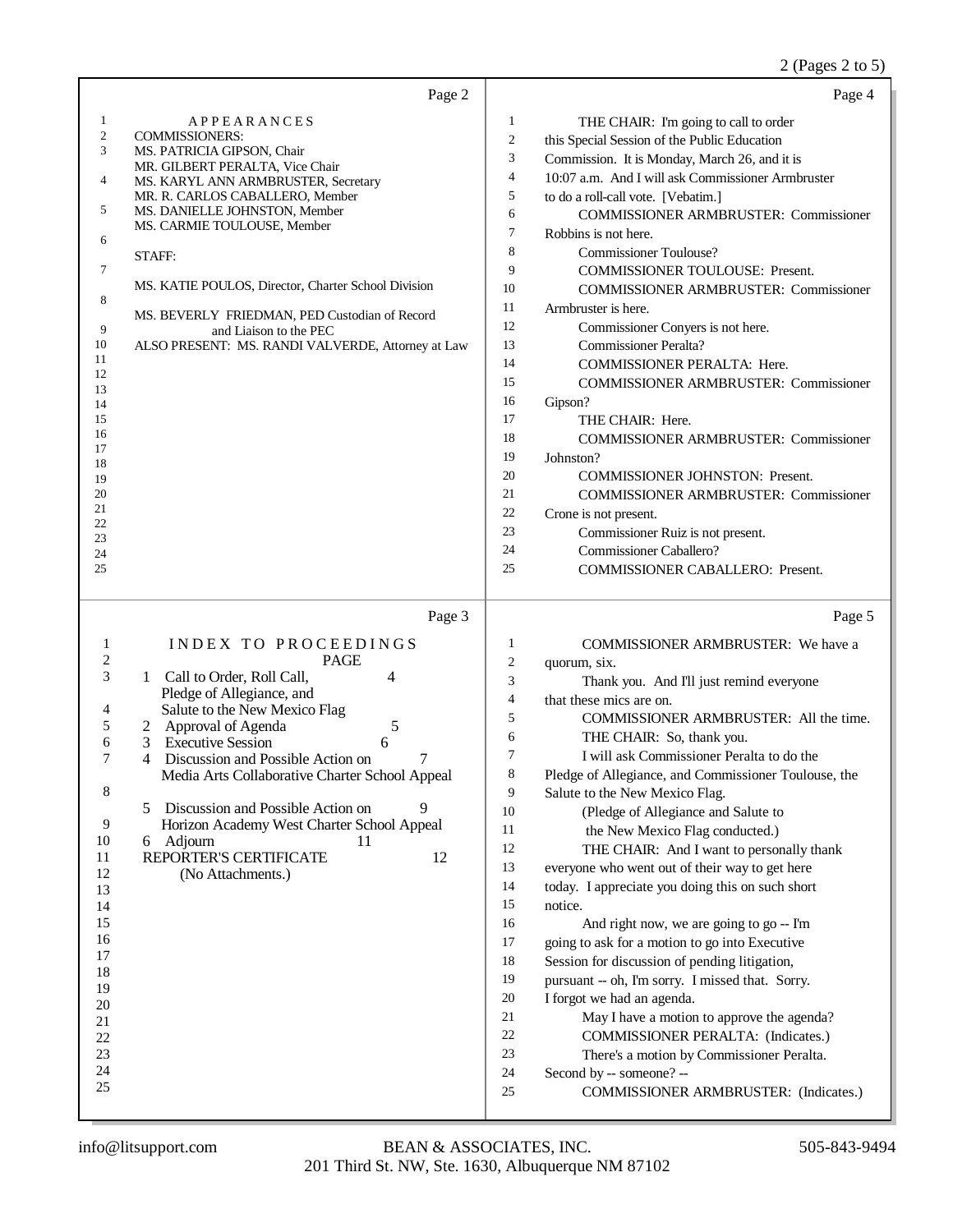3 (Pages 6 to 9)

|                | Page 6                                       |                | Page 8                                               |
|----------------|----------------------------------------------|----------------|------------------------------------------------------|
| 1              | THE CHAIR: -- Commissioner Armbruster.       | 1              | Arts Collaborative.                                  |
| $\overline{2}$ | All in favor?                                | 2              | And I have a motion. Pursuant to -- I                |
| 3              | (Commissioners so indicate.)                 | 3              | move that pursuant to NMAC 6.80.4.14(D)(9), the PEC  |
| 4              | THE CHAIR: Opposed?                          | 4              | hereby moves to amend its decision with regard to    |
| 5              | (No response.)                               | 5              | Media Arts Collaborative Charter School's renewal    |
| 6              | THE CHAIR: Hearing no opposition, the        | 6              | application, as follows:                             |
| 7              | motion passes.                               | $\overline{7}$ | 1. The PEC removes Conditions $1(a)$ , 2,            |
| 8              | I will now ask for a motion to go into       | 8              | and $3$ .                                            |
| 9              | Executive Session for discussion of pending  | 9              | No. 2. The PEC revises Condition $1(b)$ to           |
| 10             | litigation, pursuant to NMSA 1978,           | 10             | be an academic performance indicator, as follows:    |
| 11             | Section 10-15-1(H)(7), concerning Media Arts | 11             | Media Arts Collaborative Charter School              |
| 12             | Collaborative and Horizon Academy West.      | 12             | will implement the NMDASH Continuous Improvement     |
| 13             | Do I have a motion?                          | 13             | Plan until the School's four-year graduation rate is |
| 14             | COMMISSIONER PERALTA: I move.                | 14             | such that the School exits "Comprehensive School     |
| 15             | THE CHAIR: Motion by Commissioner            | 15             | Intervention" status, as defined by the Public       |
| 16             | Peralta.                                     | 16             | Education Department, which must be achieved on or   |
| 17             | COMMISSIONER ARMBRUSTER: (Indicates.)        | 17             | before the School's next renewal application         |
| 18             | THE CHAIR: Second by Commissioner            | 18             | submission in October of 2022.                       |
| 19             | Armbruster.                                  | 19             | Do I have a second?                                  |
| 20             | All in favor?                                | 20             | COMMISSIONER TOULOUSE: (Indicates.)                  |
| 21             | (Commissioners so indicate.)                 | 21             | THE CHAIR: There's a second by                       |
| 22             | THE CHAIR: Opposed?                          | 22             | Commissioner's Toulouse.                             |
| 23             | (No response.)                               | 23             | Any discussion?                                      |
| 24             | THE CHAIR: Hearing no opposition, the        | 24             | (No response.)                                       |
| 25             | motion passes.                               | 25             | THE CHAIR: Commissioner Armbruster,                  |
|                |                                              |                |                                                      |

# Page 7

|    | Page 7                                              |                | Page 9                                              |
|----|-----------------------------------------------------|----------------|-----------------------------------------------------|
| 1  | So we do now have to clear the room, as we          | 1              | roll-call vote, please.                             |
| 2  | will be in Executive Session.                       | $\overline{c}$ | <b>COMMISSIONER ARMBRUSTER: Commissioner</b>        |
| 3  | (Executive Session conducted.)                      | 3              | Caballero?                                          |
| 4  | THE CHAIR: All right. I'm going to ask              | $\overline{4}$ | <b>COMMISSIONER CABALLERO: Yes.</b>                 |
| 5  | for a motion to bring us out of Executive Session   | 5              | <b>COMMISSIONER ARMBRUSTER: Commissioner</b>        |
| 6  | with a notification that the only item that was     | 6              | Johnston?                                           |
| 7  | discussed were the items that are on the agenda,    | 7              | <b>COMMISSIONER JOHNSTON: Yes.</b>                  |
| 8  | Media Arts Collaborative, Horizon Academy West, and | 8              | <b>COMMISSIONER ARMBRUSTER: Commissioner</b>        |
| 9  | that no votes were taken while we were in Executive | 9              | Gipson?                                             |
| 10 | Session.                                            | 10             | THE CHAIR: Yes.                                     |
| 11 | COMMISSIONER JOHNSTON: I so move.                   | 11             | <b>COMMISSIONER ARMBRUSTER: Commissioner</b>        |
| 12 | THE CHAIR: There's a motion by                      | 12             | Peralta?                                            |
| 13 | Commissioner Johnston, a second by --               | 13             | <b>COMMISSIONER PERALTA: Yes.</b>                   |
| 14 | COMMISSIONER PERALTA: Second.                       | 14             | <b>COMMISSIONER ARMBRUSTER: Commissioner</b>        |
| 15 | THE CHAIR: -- Commissioner Peralta.                 | 15             | Armbruster votes "Yes."                             |
| 16 | All in favor?                                       | 16             | Commissioner Toulouse?                              |
| 17 | (Commissioners so indicate.)                        | 17             | <b>COMMISSIONER TOULOUSE: Yes.</b>                  |
| 18 | THE CHAIR: Opposed?                                 | 18             | <b>COMMISSIONER ARMBRUSTER: The motion</b>          |
| 19 | (No response.)                                      | 19             | passes, six to zero.                                |
| 20 | THE CHAIR: Hearing no opposition, the               | 20             | THE CHAIR: Thank you. Motion passed,                |
| 21 | motion passes.                                      | 21             | six-zero.                                           |
| 22 | Commissioner Peralta?                               | 22             | We are now on to Item No. 5, Discussion             |
| 23 | THE CHAIR: So -- I'm sorry. We're on --             | 23             | and Possible Action on Horizon Academy West Charter |
| 24 | Media Arts is first. Sorry. So we are on Agenda     | 24             | School Appeal.                                      |
| 25 | Item No. 4, Discussion and Possible Action on Media | 25             | <b>COMMISSIONER PERALTA: Madam Chair, Fellow</b>    |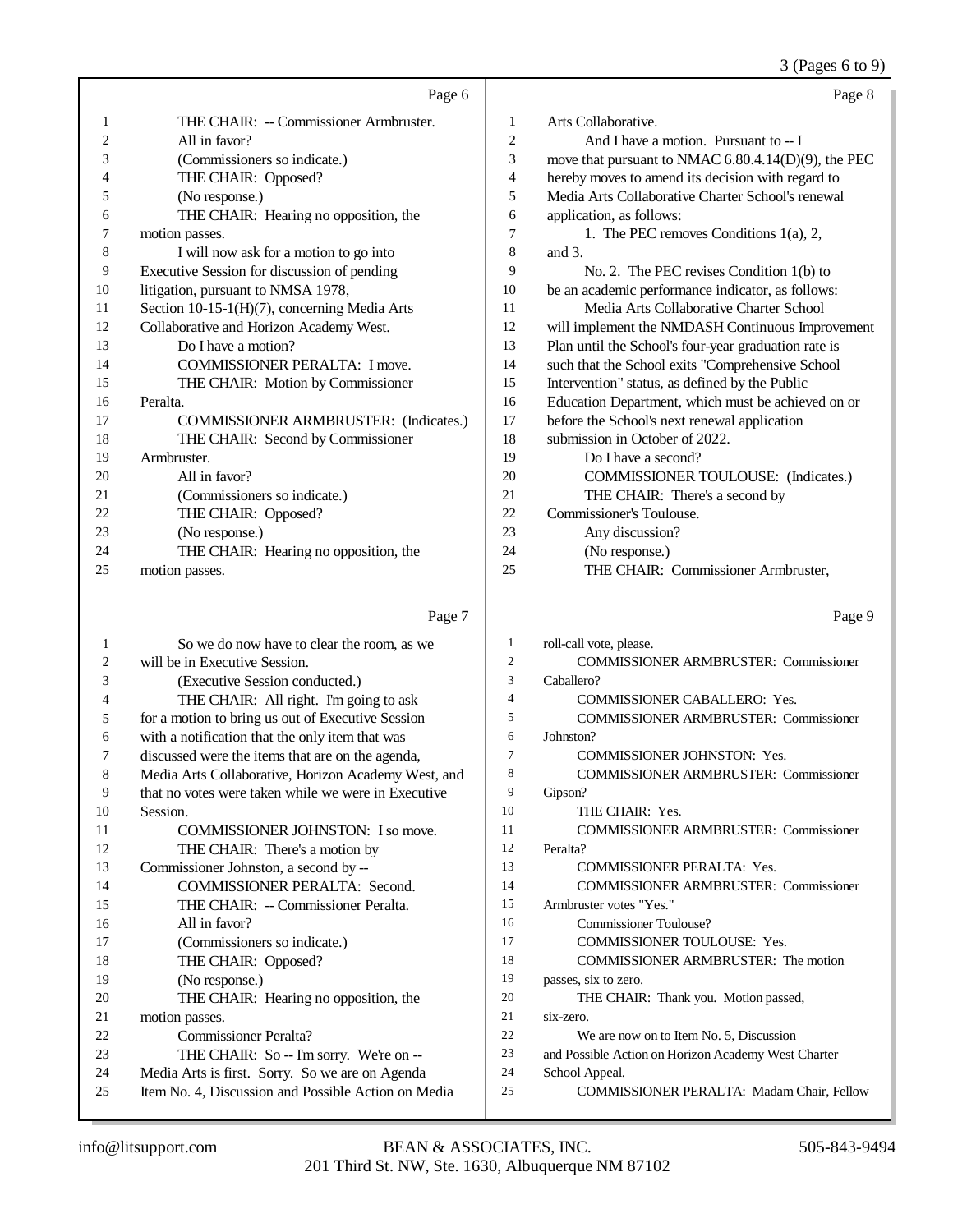# 4 (Pages 10 to 13)

|    | Page 10                                                    |                  | Page 12                                                                                                  |
|----|------------------------------------------------------------|------------------|----------------------------------------------------------------------------------------------------------|
| 1  | Commissioners, I move that the Commission approve          | 1                | BEFORE THE PUBLIC EDUCATION COMMISSION                                                                   |
| 2  | the following motion:                                      | $\mathbf{2}$     | STATE OF NEW MEXICO                                                                                      |
| 3  | Pursuant to NMAC 6.80.4.14(D)(9), the PEC                  | 3                |                                                                                                          |
| 4  | hereby moves to amend its decision with regard to          | 4                |                                                                                                          |
| 5  | Horizon Academy West's renewal application, as             | 5                |                                                                                                          |
| 6  | follows:                                                   | 6                |                                                                                                          |
| 7  | No. 1. The PEC grants a five-year renewal                  | $\tau$           | REPORTER'S CERTIFICATE                                                                                   |
| 8  | to Horizon Academy West with no conditions.                | 8                | I, Cynthia C. Chapman, RMR, CCR #219, Certified                                                          |
| 9  | And, No. 2. The PEC recommends that                        | 9                | Court Reporter in the State of New Mexico, do hereby                                                     |
| 10 | Horizon Academy West voluntarily implement                 | 10               | certify that the foregoing pages constitute a true                                                       |
| 11 | New Mexico DASH.                                           | 11<br>12         | transcript of proceedings had before the said                                                            |
| 12 | COMMISSIONER TOULOUSE: Second.                             | 13               | NEW MEXICO PUBLIC EDUCATION COMMISSION, held in the<br>State of New Mexico, County of Bernalillo, in the |
| 13 | THE CHAIR: There's a motion by                             | 14               | matter therein stated.                                                                                   |
| 14 | Commissioner Peralta, a second by Commissioner             | 15               | In testimony whereof, I have hereunto set my                                                             |
| 15 | Toulouse.                                                  | 16               | hand on March 29, 2018.                                                                                  |
| 16 | Any discussion?                                            | 17               |                                                                                                          |
| 17 | (No response.)                                             | 18               |                                                                                                          |
| 18 | THE CHAIR: Commissioner Armbruster?                        | 19               |                                                                                                          |
| 19 | <b>COMMISSIONER ARMBRUSTER: Commissioner</b>               |                  | Cynthia C. Chapman, RMR-CRR, NM CCR #219                                                                 |
| 20 | Peralta?                                                   | 20               | BEAN & ASSOCIATES, INC.                                                                                  |
| 21 | COMMISSIONER PERALTA: Yes.                                 |                  | 201 Third Street, NW, Suite 1630                                                                         |
| 22 | <b>COMMISSIONER ARMBRUSTER: Commissioner</b>               | 21               | Albuquerque, New Mexico 87102                                                                            |
| 23 | Johnston?                                                  | 22               |                                                                                                          |
| 24 | COMMISSIONER JOHNSTON: Yes.                                | 23<br>24         |                                                                                                          |
| 25 | <b>COMMISSIONER ARMBRUSTER: Commissioner</b>               | 25               | Job No.: 9902L (CC)                                                                                      |
|    |                                                            |                  |                                                                                                          |
|    | Page 11                                                    |                  | Page 13                                                                                                  |
| 1  | Toulouse?                                                  | $\mathbf{1}$     | <b>RECEIPT</b>                                                                                           |
| 2  |                                                            |                  |                                                                                                          |
|    |                                                            | $\boldsymbol{2}$ |                                                                                                          |
| 3  | <b>COMMISSIONER TOULOUSE: Yes.</b>                         | 3                | JOB NUMBER: 9902L CC Date: 3/26/18<br>PROCEEDINGS: SPECIAL PUBLIC MEETING                                |
| 4  | <b>COMMISSIONER ARMBRUSTER: Commissioner</b><br>Caballero? | $\overline{4}$   | CASE CAPTION: In re: Special Public Meeting of the                                                       |
| 5  | COMMISSIONER CABALLERO: Yes.                               | $\sqrt{5}$       | <b>Public Education Commission</b>                                                                       |
| 6  |                                                            | 6                | **************************                                                                               |
| 7  | <b>COMMISSIONER ARMBRUSTER: Commissioner</b>               | 7                | ATTORNEY: MS. BEVERLY FRIEDMAN - PED                                                                     |
| 8  | Gipson?<br>THE CHAIR: Yes.                                 | 8                | DOCUMENT: Transcript / Exhibits / Disks / Other                                                          |
| 9  | <b>COMMISSIONER ARMBRUSTER: And Commissioner</b>           | 9                | DATE DELIVERED: ______________DEL'D BY: _________                                                        |
| 10 | Armbruster votes "Yes."                                    | 10               | REC'D BY: TIME:                                                                                          |
| 11 | It's a six-to-zero vote, and the motion                    | 11               | **************************                                                                               |
| 12 | passes.                                                    | 12               | ATTORNEY:                                                                                                |
| 13 | THE CHAIR: Thank you. The motion passes,                   | 13               | DOCUMENT: Transcript / Exhibits / Disks / Other                                                          |
| 14 | six-zero.                                                  | 14               | DATE DELIVERED: _______________ DEL'D BY: _________                                                      |
| 15 | I'll now entertain a motion to adjourn.                    | 15               |                                                                                                          |
| 16 | COMMISSIONER TOULOUSE: So move.                            | 16               | **************************                                                                               |
| 17 | THE CHAIR: Motion to adjourn by                            | 17               | ATTORNEY:                                                                                                |
| 18 | Commissioner Toulouse. All in favor?                       | 18               | DOCUMENT: Transcript / Exhibits / Disks / Other                                                          |
| 19 | (Commissioners so indicate.)                               | 19               | DATE DELIVERED: _______________ DEL'D BY: _________                                                      |
| 20 | THE CHAIR: Opposed?                                        | 20               |                                                                                                          |
| 21 | (No response.)                                             | 21               | ***************************                                                                              |
| 22 | THE CHAIR: Hearing no opposition, we are                   | 22               | ATTORNEY:                                                                                                |
| 23 | adjourned. Thank you, all.                                 | 23               | DOCUMENT: Transcript / Exhibits / Disks / Other                                                          |
| 24 | (Proceedings adjourned at 10:31 a.m.)                      | 24               | DATE DELIVERED: _______________ DEL'D BY: ____________                                                   |
| 25 |                                                            | 25               |                                                                                                          |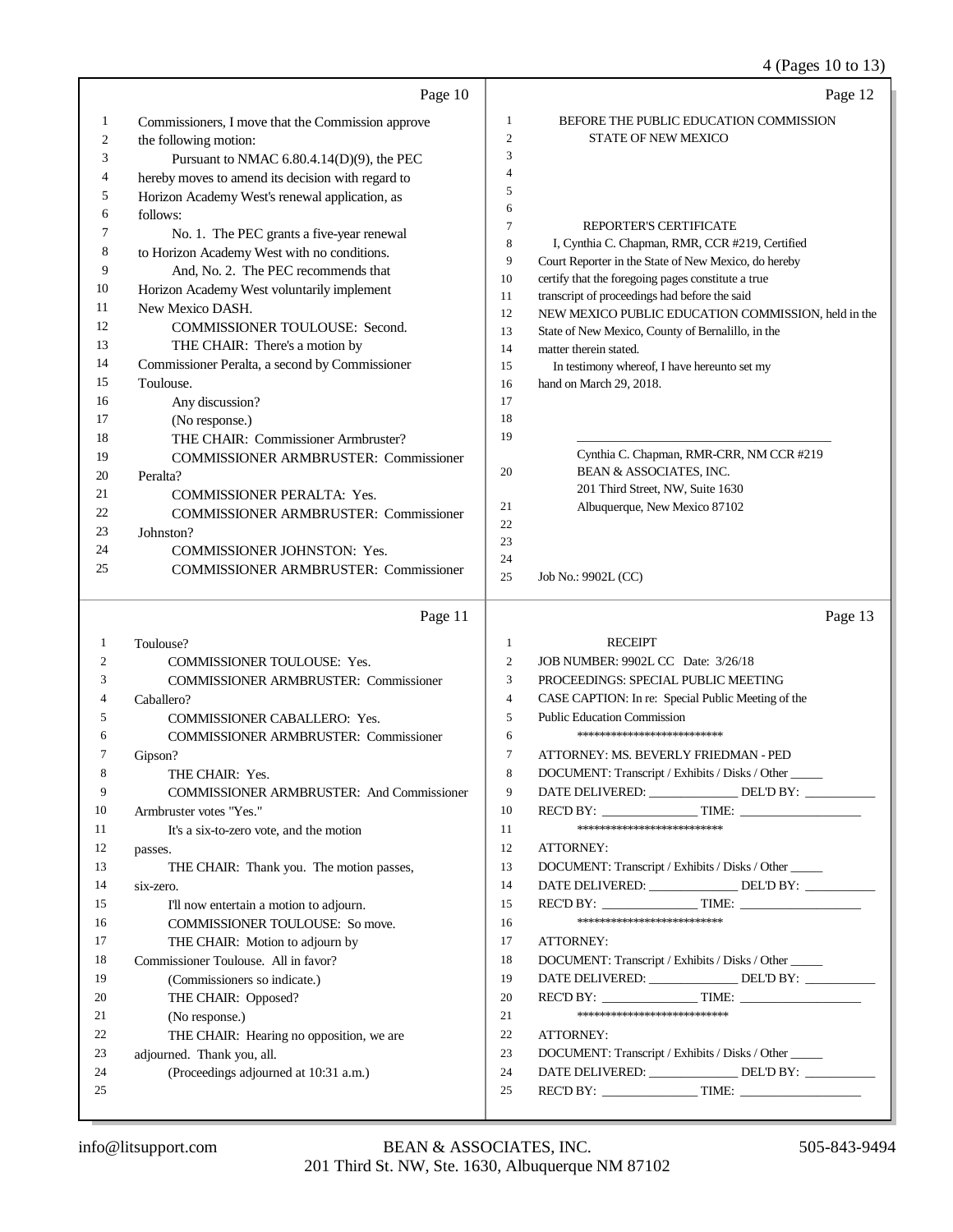| A                                     | <b>CERTIFICATE 3:11 12:7</b>            | defined 8:15                            |
|---------------------------------------|-----------------------------------------|-----------------------------------------|
| a.m 1:11 4:4 11:24                    | Certified 12:8                          | <b>DEL'D</b> 13:9,14,19,24              |
| academic 8:10                         | certify 12:10                           | <b>DELIVERED</b> 13:9,14,19,24          |
| Academy 3:9 6:12 7:8 9:23 10:5        | Chair 2:3,3 4:1,17 5:6,12 6:1,4,6       | Department 8:16                         |
| 10:8,10                               | 6:15, 18, 22, 24 7:4, 12, 15, 18, 20    | Director 2:7                            |
| achieved 8:16                         | 7:23 8:21,25 9:10,20,25 10:13           | discussed 7:7                           |
| Action 3:7,8 7:25 9:23                | 10:18 11:8,13,17,20,22                  | discussion 3:7,8 5:18 6:9 7:25          |
| adjourn 3:10 11:15,17                 | <b>Chapman</b> 1:20 12:8,19             | 8:23 9:22 10:16                         |
| adjourned 11:23,24                    | Charter 2:7 3:7,9 8:5,11 9:23           | <b>Disks</b> 13:8, 13, 18, 23           |
| <b>Administrative 1:12</b>            | clear 7:1                               | Division 2:7                            |
| agenda 3:5 5:20,21 7:7,24             | <b>Collaborative 3:7 6:12 7:8 8:1,5</b> | <b>DOCUMENT</b> 13:8,13,18,23           |
| <b>Albuquerque</b> 1:12,13,22 12:21   | 8:11                                    | doing $5:14$                            |
| <b>Allegiance 3:3 5:8,10</b>          | <b>Commission</b> 1:1 4:3 10:1 12:1,12  |                                         |
| amend 8:4 10:4                        | 13:5                                    | E                                       |
| <b>ANN</b> 2:4                        | <b>Commissioner</b> 4:4,6,6,8,9,10,10   | E 2:1,1 3:1,1,1                         |
| <b>Appeal</b> 3:7,9 9:24              | 4:12, 13, 14, 15, 15, 18, 18, 20, 21    | <b>Education</b> 1:1 4:2 8:16 12:1,12   |
| application $8:6,17$ 10:5             | 4:21, 23, 24, 25 5:1, 5, 7, 8, 22, 23   | 13:5                                    |
| appreciate 5:14                       | 5:25 6:1,14,15,17,18 7:11,13,14         | entertain 11:15                         |
|                                       | 7:15,22 8:20,25 9:2,2,4,5,5,7,8         | <b>Executive</b> 3:6 5:17 6:9 7:2,3,5,9 |
| Approval 3:5                          | 9:8, 11, 11, 13, 14, 14, 16, 17, 18, 25 | <b>Exhibits</b> 13:8, 13, 18, 23        |
| approve 5:21 10:1                     | 10:12, 14, 14, 18, 19, 19, 21, 22, 22   | exits 8:14                              |
| <b>Armbruster</b> 2:4 4:4,6,10,11,15  | 10:24, 25, 25 11:2, 3, 3, 5, 6, 6, 9, 9 |                                         |
| 4:18,21 5:1,5,25 6:1,17,19 8:25       | 11:16,18                                | $\mathbf{F}$                            |
| 9:2,5,8,11,14,15,18 10:18,19,22       | <b>Commissioner's 8:22</b>              | favor 6:2,20 7:16 11:18                 |
| 10:25 11:3,6,9,10                     | <b>Commissioners</b> 2:2 6:3,21 7:17    | Fellow 9:25                             |
| Arts 3:7 6:11 7:8,24 8:1,5,11         | 10:1 11:19                              | first $7:24$                            |
| <b>Associates 1:20 12:20</b>          | <b>Community</b> 1:12                   | five-year $10:7$                        |
| <b>Attachments</b> 3:12               | <b>Comprehensive 8:14</b>               | <b>Flag</b> $3:45:9,11$                 |
| <b>Attorney</b> 2:10 13:7, 12, 17, 22 | concerning 6:11                         | following 10:2                          |
| $\bf{B}$                              | <b>Condition 8:9</b>                    | follows 8:6,10 10:6                     |
| <b>Bean</b> 1:20 12:20                | conditions 8:7 10:8                     | foregoing 12:10                         |
|                                       |                                         | forgot 5:20                             |
| <b>Bernalillo</b> 12:13               | conducted 5:11 7:3                      | four-year 8:13                          |
| <b>BEVERLY</b> 2:8 13:7               | constitute 12:10                        | <b>FRIEDMAN 2:8 13:7</b>                |
| <b>Board</b> 1:12                     | Continuous 8:12                         |                                         |
| bring $7:5$                           | Convers 4:12                            | G                                       |
| $\mathbf C$                           | <b>County 12:13</b>                     | $G$ 3:1                                 |
| $C$ 1:20 2:1 3:1 12:8,19              | <b>Court</b> 1:21 12:9                  | <b>GILBERT 2:3</b>                      |
| Caballero 2:4 4:24,25 9:3,4 11:4      | Crone 4:22                              | Gipson 2:3 4:16 9:9 11:7                |
| 11:5                                  | <b>Custodian 2:8</b>                    | go 5:16,17 6:8                          |
|                                       | Cynthia 1:20 12:8,19                    | going 4:1 5:16,17 7:4                   |
| call 3:3,3 4:1<br><b>CAPTION 13:4</b> | D                                       | graduation 8:13                         |
|                                       | D3:1,1                                  | grants $10:7$                           |
| <b>CARLOS</b> 2:4                     | <b>DANIELLE 2:5</b>                     |                                         |
| <b>CARMIE</b> 2:5                     |                                         | $\mathbf H$                             |
| <b>CASE</b> 13:4                      | <b>DASH</b> 10:11                       | hand $12:16$                            |
| CC 1:25 12:25 13:2                    | Date 13:2,9,14,19,24                    | <b>Hearing 6:6,24 7:20 11:22</b>        |
| CCR 1:20 12:8,19                      | decision 8:4 10:4                       | <b>held</b> 12:12                       |
|                                       |                                         |                                         |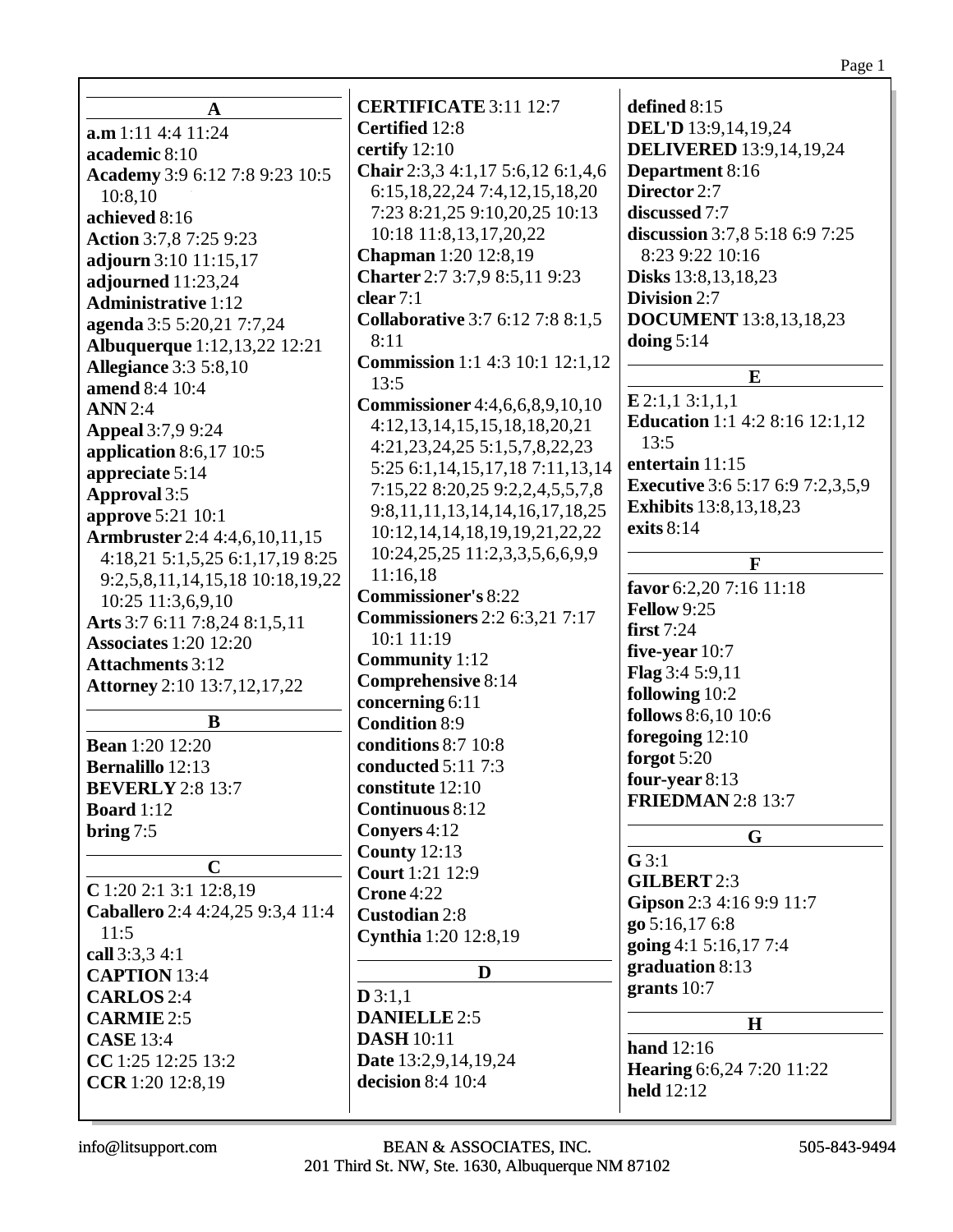# Page 2

| hereunto 12:15<br>Horizon 3:9 6:12 7:8 9:23 10:5,8<br>10:10<br>$\mathbf I$<br><b>implement</b> 8:12 10:10<br><b>Improvement 8:12</b><br>indicate 6:3,21 7:17 11:19<br><b>Indicates</b> 5:22,25 6:17 8:20<br>indicator 8:10<br><b>Intervention 8:15</b><br>item 7:6,25 9:22<br>items 7:7 | N<br>$N$ 2:1 3:1,1<br>New 1:2,13,22 3:4 5:9,11 10:11<br>12:2,9,12,13,21<br>NM 1:20 12:19<br><b>NMAC 8:3 10:3</b><br>NMDASH 8:12<br><b>NMSA 6:10</b><br>Northeast 1:13<br>notice 5:15<br>notification 7:6<br><b>NUMBER 13:2</b><br>NW 1:21 12:20 | Public 1:1,10,12 4:2 8:15 12:1,12<br>13:3,4,5<br>pursuant 5:19 6:10 8:2,3 10:3<br>$\mathbf O$<br>quorum 5:2<br>$\mathbf R$<br>R2:1,43:1<br><b>RANDI</b> 2:10<br><b>rate 8:13</b><br><b>REC'D</b> 13:10,15,20,25<br><b>RECEIPT 13:1</b> |
|-----------------------------------------------------------------------------------------------------------------------------------------------------------------------------------------------------------------------------------------------------------------------------------------|-------------------------------------------------------------------------------------------------------------------------------------------------------------------------------------------------------------------------------------------------|----------------------------------------------------------------------------------------------------------------------------------------------------------------------------------------------------------------------------------------|
| ${\bf J}$                                                                                                                                                                                                                                                                               | $\mathbf 0$                                                                                                                                                                                                                                     | recommends 10:9<br>Record 2:8                                                                                                                                                                                                          |
| Job 1:25 12:25 13:2                                                                                                                                                                                                                                                                     | Q3:1,1                                                                                                                                                                                                                                          | regard 8:4 10:4                                                                                                                                                                                                                        |
| John $1:12$                                                                                                                                                                                                                                                                             | October 8:18                                                                                                                                                                                                                                    | remind 5:3                                                                                                                                                                                                                             |
| Johnston 2:5 4:19,20 7:11,13 9:6                                                                                                                                                                                                                                                        | Offices 1:12                                                                                                                                                                                                                                    | removes 8:7                                                                                                                                                                                                                            |
| 9:7 10:23,24                                                                                                                                                                                                                                                                            | oh 5:19                                                                                                                                                                                                                                         | renewal 8:5,17 10:5,7<br><b>REPORTED 1:20</b>                                                                                                                                                                                          |
| K                                                                                                                                                                                                                                                                                       | <b>Opposed</b> 6:4,22 7:18 11:20                                                                                                                                                                                                                | Reporter 12:9                                                                                                                                                                                                                          |
| <b>KARYL</b> 2:4                                                                                                                                                                                                                                                                        | opposition 6:6,24 7:20 11:22<br>order 3:3 4:1                                                                                                                                                                                                   | <b>REPORTER'S 3:11 12:7</b>                                                                                                                                                                                                            |
| KATIE 2:7                                                                                                                                                                                                                                                                               |                                                                                                                                                                                                                                                 | <b>Reporting 1:21</b>                                                                                                                                                                                                                  |
| L                                                                                                                                                                                                                                                                                       | ${\bf P}$                                                                                                                                                                                                                                       | response 6:5,23 7:19 8:24 10:17                                                                                                                                                                                                        |
| Law $2:10$                                                                                                                                                                                                                                                                              | P2:1,13:1                                                                                                                                                                                                                                       | 11:21                                                                                                                                                                                                                                  |
| Liaison 2:9                                                                                                                                                                                                                                                                             | <b>PAGE 3:2</b>                                                                                                                                                                                                                                 | revises 8:9<br><b>right</b> 5:16 7:4                                                                                                                                                                                                   |
| litigation $5:186:10$                                                                                                                                                                                                                                                                   | pages 12:10                                                                                                                                                                                                                                     | <b>RMR</b> 12:8                                                                                                                                                                                                                        |
| M                                                                                                                                                                                                                                                                                       | passed 9:20<br>passes 6:7,25 7:21 9:19 11:12,13                                                                                                                                                                                                 | <b>RMR-CRR</b> 1:20 12:19                                                                                                                                                                                                              |
| <b>Madam 9:25</b>                                                                                                                                                                                                                                                                       | <b>PATRICIA 2:3</b>                                                                                                                                                                                                                             | Robbins 4:7                                                                                                                                                                                                                            |
| March 1:11 4:3 12:16                                                                                                                                                                                                                                                                    | PEC 2:9 8:3,7,9 10:3,7,9                                                                                                                                                                                                                        | Roll $3:3$                                                                                                                                                                                                                             |
| <b>matter</b> 12:14                                                                                                                                                                                                                                                                     | <b>PED 2:8 13:7</b>                                                                                                                                                                                                                             | roll-call 4:5 9:1                                                                                                                                                                                                                      |
| Media 3:7 6:11 7:8,24,25 8:5,11                                                                                                                                                                                                                                                         | <b>pending 5:18 6:9</b>                                                                                                                                                                                                                         | <b>room</b> $1:127:1$                                                                                                                                                                                                                  |
| <b>Meeting</b> 1:10 13:3,4                                                                                                                                                                                                                                                              | Peralta 2:3 4:13,14 5:7,22,23                                                                                                                                                                                                                   | Ruiz $4:23$                                                                                                                                                                                                                            |
| <b>Member</b> 2:4,5,5                                                                                                                                                                                                                                                                   | 6:14,167:14,15,229:12,13,25                                                                                                                                                                                                                     | S                                                                                                                                                                                                                                      |
| Mexico 1:2,13,22 3:4 5:9,11                                                                                                                                                                                                                                                             | 10:14,20,21<br>performance 8:10                                                                                                                                                                                                                 | $S$ 2:1 3:1                                                                                                                                                                                                                            |
| 10:11 12:2,9,12,13,21                                                                                                                                                                                                                                                                   | personally 5:12                                                                                                                                                                                                                                 | <b>Salute</b> 3:4 5:9,10                                                                                                                                                                                                               |
| mics $5:4$<br><b>Milne</b> 1:12                                                                                                                                                                                                                                                         | Plan $8:13$                                                                                                                                                                                                                                     | School 2:7 3:7,9 8:11,14,14 9:24                                                                                                                                                                                                       |
| missed 5:19                                                                                                                                                                                                                                                                             | please 9:1                                                                                                                                                                                                                                      | School's 8:5,13,17                                                                                                                                                                                                                     |
| Monday $4:3$                                                                                                                                                                                                                                                                            | <b>Pledge</b> 3:3 5:8,10                                                                                                                                                                                                                        | Schools 1:12                                                                                                                                                                                                                           |
| motion 5:17,21,23 6:7,8,13,15,25                                                                                                                                                                                                                                                        | <b>Possible 3:7,8 7:25 9:23</b>                                                                                                                                                                                                                 | second 5:24 6:18 7:13,14 8:19,21<br>10:12,14                                                                                                                                                                                           |
| 7:5, 12, 21 8:2 9:18, 20 10:2, 13                                                                                                                                                                                                                                                       | POULOS 2:7                                                                                                                                                                                                                                      | <b>Secretary</b> 2:4                                                                                                                                                                                                                   |
| 11:11,13,15,17                                                                                                                                                                                                                                                                          | <b>present</b> 2:10 4:9, 20, 22, 23, 25                                                                                                                                                                                                         | Section 6:11                                                                                                                                                                                                                           |
| move 6:14 7:11 8:3 10:1 11:16                                                                                                                                                                                                                                                           | proceedings 1:10 11:24 12:11<br>13:3                                                                                                                                                                                                            | Service 1:21                                                                                                                                                                                                                           |
| moves 8:4 10:4                                                                                                                                                                                                                                                                          | <b>Professional 1:21</b>                                                                                                                                                                                                                        | Session 3:6 4:2 5:18 6:9 7:2,3,5                                                                                                                                                                                                       |
|                                                                                                                                                                                                                                                                                         |                                                                                                                                                                                                                                                 | 7:10                                                                                                                                                                                                                                   |